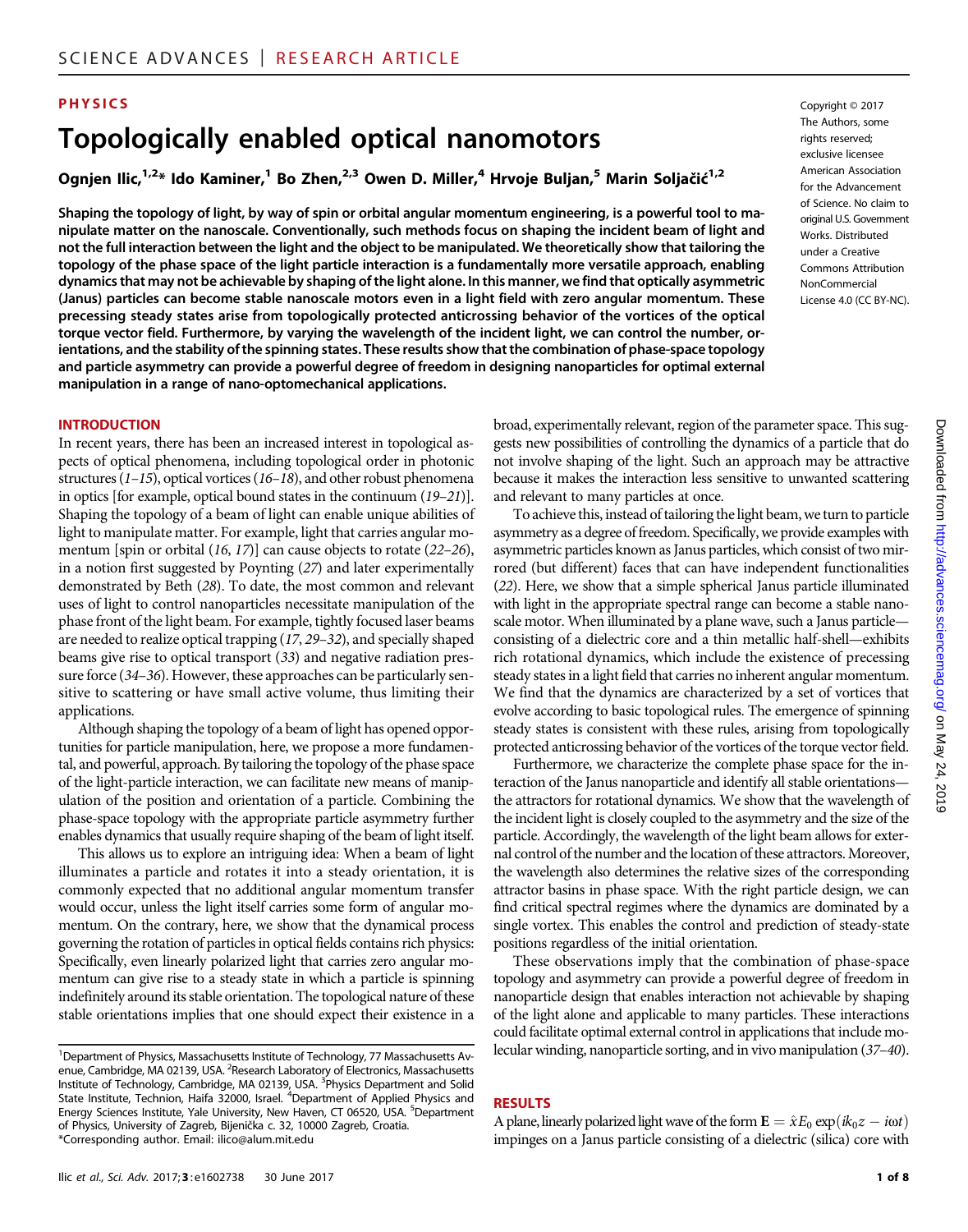one-half coated with a thin layer of gold, as shown in Fig. 1A. In the regime where the size of the particle is comparable to the wavelength of incident light, neither the ray-tracing nor the Rayleigh scattering approximation is applicable. Instead, we take the most general approach and obtain the force  $(F)$  and the torque  $(M)$  on a particle by integrating the Maxwell stress tensor around a boundary enclosing the particle (see Materials and Methods). In general, a linearly polarized light beam can exert torque on small particles (41–44), an effect most frequently observed in high–aspect ratio metallic nanowires, whiskers, and spheroids where the induced dipole moment  $p$  tends to align the long axis of the particle with the polarization direction of the incoming beam (the torque arises from the tendency to minimize the dipole energy  $U =$  $-p \cdot E$ ). However, the particle dynamics under this torque are either transient (once the particle is oriented, the torque becomes zero) or restricted in phase space or an optical trap. By contrast, we analyze the entirety of the phase space of a Janus particle interacting with a plane light wave of constant intensity. This is required because scattering of light strongly depends on the particle orientation with respect to the incident beam. In our case, the orientation is determined by the angles that the apex of the gold cap (point  $P$ ) makes with respect to the

coordinate system (Fig. 1B). Angles  $\theta$ , $\phi$  correspond to the polar (with respect to  $\hat{z}$ ) and the azimuthal angle (with respect to  $\hat{x}$ ), respectively. Figure 1 shows an example of a 1-µm particle covered with a coating of gold (60 nm), where the scattered electric and magnetic fields are computed by a finite element solver (see Materials and Methods), assuming the incident wavelength of  $\lambda = 1064$  nm and water (*n* = 1.33) as the ambient medium.

We visualize the torque on such a particle by plotting its magnitude and its angle (with respect to particle orientation) in Fig. 1 (C and D, respectively) for different orientations of the particle. The phase space parameterized by  $(\theta,\phi)$  is split into four regions, corresponding to the azimuthal angle  $\phi$  ranges of [i, i + 90<sup>o</sup>) for  $i = 0^\circ$ , 90<sup>o</sup>, 180<sup>o</sup>, and 270<sup>o</sup>. The regions are related because of the symmetries of the incident field ( $E =$  $E_0\hat{x}$ ). The darkest regions in Fig. 1C indicate orientations where the net torque is zero and the particle is in equilibrium without spinning. Among these orientations, there are four (shown as gray circles, for  $\theta \approx$  $25^{\circ}$  and  $170^{\circ}$  and  $\phi = 0^{\circ}$  and  $180^{\circ}$ ) that correspond to stable rotational equilibria. These stable fixed points are along the high-symmetry direction, where the particle orientation vector **P** is in the xz plane ( $P_y = 0$ ). Because  $E||\hat{x}$  and  $k_0 ||\hat{z}$ , we refer to these orientations as belonging to the



Fig. 1. Optical torque on a Janus particle. (A) A linearly polarized plane wave ( $E_0\hat{x}$ ) can exert force and torque on an asymmetric (Janus) particle (silica sphere with a gold half-cap). (B) Particle orientation (cap apex P) is completely determined by angles  $\theta$ , $\phi$  relative to the fixed light source. Absolute value of the torque (C) and the cosine of the angle between the torque and the cap (D), for all possible orientations of the particle. Here, the wavelength of light is  $\lambda = 1064$  nm. Circles indicate rotationally stable orientations where the torque is zero (gray) or the particle is spinning (colored). (E) Four rotationally stable points corresponding to a spinning particle (as viewed from the direction of the light source).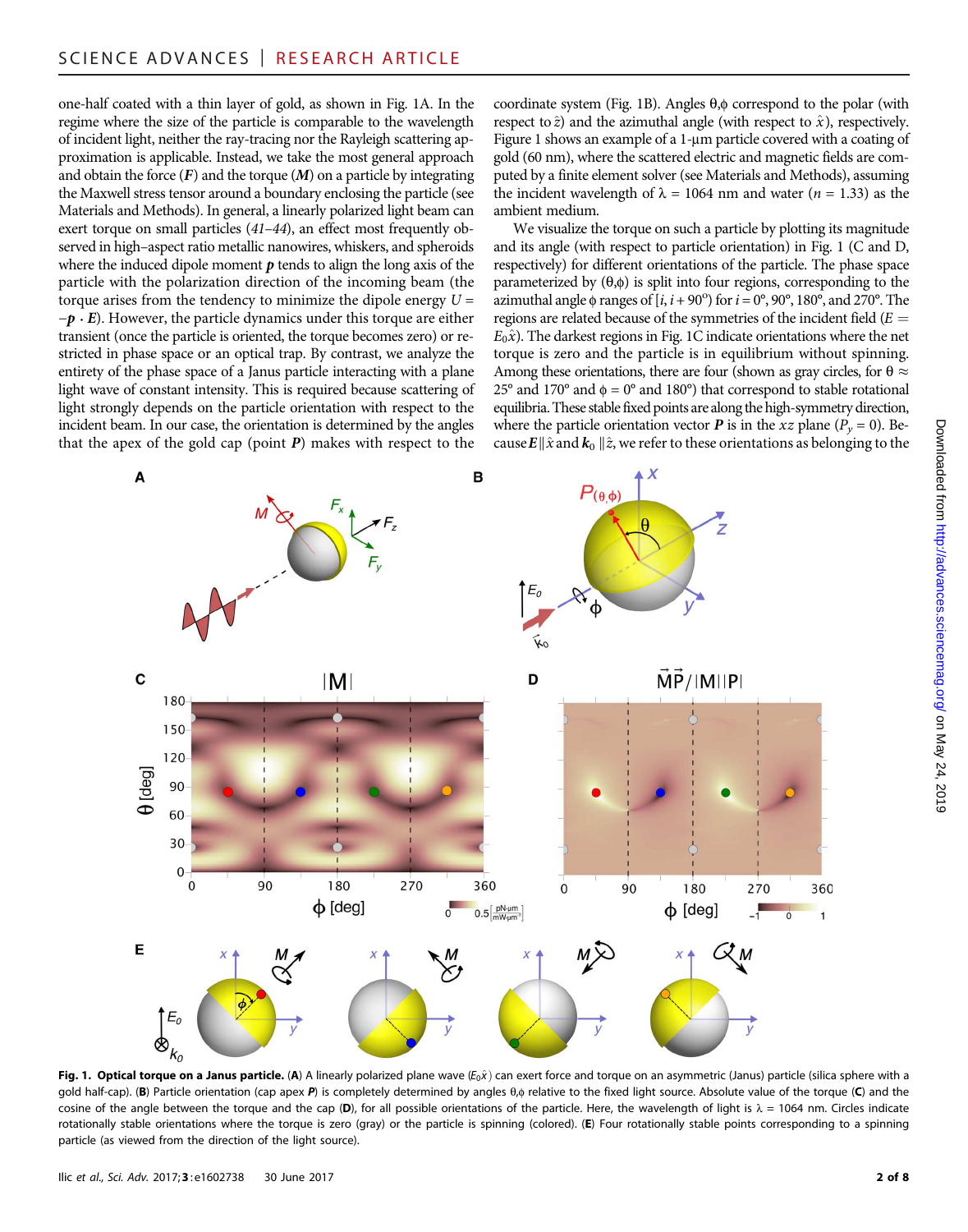E-k plane (that is, the particle is left-right symmetric with respect to the beam polarization).

In addition to these high-symmetry equilibria, we also observe four other orientations (colored circlesin Fig. 1, C and D) that are also steady states despite the fact that the net torque is not zero. This behavior is explained by examining the angle  $\alpha$  between the torque M and the particle orientation vector P. Figure 1D shows the value of  $cos(\alpha) = M \cdot P/|M||P|$ for all values of particle orientation. It is immediately seen that the four colored directions relate to the cases where the external torque is precisely aligned (or precisely anti-aligned) with the particle orientation. To better elucidate, we show the four respective steady-state orientations in Fig. 1E; these correspond to a phenomenon where a particle spins steadily with a fixed angular momentum while being illuminated by a linearly polarized plane light wave that has zero angular momentum (both spin and orbital). At this point, we briefly remark that this effect originates from an avoided crossing of two topological charges associated with the torque vector field and is closely related to the size of the particle relative to the incident beam wavelength. The fact that these special orientations happen to occupy the central regions of the (reduced)  $\theta$ - $\phi$  map [for example, for the red point in Fig. 1 (C and D), values of  $\theta$ , $\phi$  are close to 90 $^{\circ}$  and 45 $^{\circ}$ , respectively] appears to be accidental: As we vary the wavelength, the positions of these special orientations will emerge, shift, and disappear in accordance with basic topological rules.

We now turn to the dynamics of an asymmetric particle in a plane electromagnetic wave. Because the particle is roughly spherical, we approximate its motion by a set of differential equations for translation and rotation (45–47)

$$
m\frac{d^2x}{dt^2} = F_{\text{opt}}(\mathbf{P}) - c_t\frac{dx}{dt} + \sigma_t \xi(t)
$$
\n(1)

$$
I\frac{d\mathbf{\omega}}{dt} = M_{\text{opt}}(\mathbf{P}) - c_{\text{rot}}\mathbf{\omega} + \sigma_{\text{rot}}\zeta(t)
$$
 (2)

where  $x$  is the position of the particle,  $\omega$  is its angular velocity, and m and I are the particle mass and moment of inertia, respectively. Timeaveraged optical torque  $M_{\text{opt}}(P, \lambda)$  and force  $F_{\text{opt}}(P, \lambda)$  depend on the particle orientation  $P$  and the wavelength of light  $\lambda$ . The viscous drag is given by  $c_t = 6\pi \eta R$  (for translation) and  $c_{\text{rot}} = 8\pi \eta R^3$  (for rotation), where  $R$  is the particle radius and  $\eta$  is the viscosity of the medium (48). The diffusion in the system arising from the Brownian motion is characterized by the Langevin stochastic terms  $(\xi, \zeta)$  where  $\sigma_t =$ is characterized by the Langevin stochastic terms ( $\xi$ ,  $\zeta$ ), where  $\sigma_t = \sqrt{2k_bTc_t}/m$  and  $\sigma_{\text{rot}} = \sqrt{2k_bTc_{\text{rot}}}/I$  and  $\xi(t)$  is a set of independent Gaussian variables with zero mean and covariance  $\xi_i(t)\xi_j(t') = \delta_{ij}\delta(t-t')$ [the same is true for  $\zeta(t)$ ]. Finally, the orientation of the particle (which is fixed in the frame of the particle) is coupled to its angular velocity through  $dP(t)/dt = \omega(P, t) \times P(t)$ . This, together with Eqs. 1 and 2, is used to evolve the position and orientation of the particle in time. Note that these equations allow for precession. In addition, they take into account the relevant forces and torques that act on the particles (including Brownian translational and rotational diffusion) and are valid as long as the flows are laminar (where the expressions for the translational and rotational viscous drags are applicable) (48).

Numerically evolving the rotational equation in time (for all possible initial orientations), we observe that in the overdamped regime  $(|M| \approx c_{\text{rot}}\omega)$ , any initial orientation of the particle will equilibrate into one of eight directions from Fig. 1 (C and D) (marked by four colored

 $\frac{1}{10}$  and  $\frac{1}{2}$  of 8  $\frac{1}{2}$  and  $\frac{1}{2}$  and  $\frac{1}{2}$  3 of 8  $\frac{1}{2}$  3 of 8

points and four gray points). These directions are the attractors of the system, and the corresponding map of attractor basins is shown in Fig. 2A. Here, the entire phase space of our system (all possible initial  $(\theta, \phi)$  is partitioned (and colored) according to the corresponding steadystate attractor. The four gray circles correspond to rotationally stable orientations where the net torque vanishes. In contrast, for the four equilibrium orientations where the particle is spinning (colored circles), the terminal angular velocity is given by  $\omega_T = |M_{\text{att}}|/c_{\text{rot}}$  (approximately 20.4  $\frac{\text{rad/s}}{\text{mW}/\text{\mu m}^2}$  when normalized to the intensity of the incident beam;  $M_{\text{att}}$ is the value of the torque at the attractor orientation).

The dynamic Eqs. 1 and 2 allow us to characterize the stability of the attractors. For weak beam intensities, rotational diffusion will constantly reorient the particle, forcing it from one attractor basin to the next. The characteristic time scale for rotational diffusion is given by  $\tau_{\rm rot} = 1/2D_{\rm rot}$ , where  $D_{\text{rot}} = k_{bT}/c_{\text{rot}}$  is the rotational diffusion coefficient. For a 1-µm particle in water at room temperature, such as in our case,  $\tau_{\text{rot}} \approx 0.34$ s. We note that a medium of different viscosity would showcase equivalent dynamics but on a different time scale, as dictated by  $\tau_{\text{rot}}$ . To quantify the resistance of a spinning attractor to rotational diffusion, we introduce a variable *X* as follows: If after  $t = \tau_{\text{rot}}$  the orientation is still in the same attractor basin, then  $X = 1$ ; otherwise,  $X = 0$ , as sketched in Fig. 2C (initial orientation is at the attractor). For this definition, the value  $\langle X \rangle$ , averaged over many realizations, is giving the probability of the particle to remain trapped at the attractor without leaving the basin of the attractor during the time  $\tau_{\text{rot}}$ . For example, for the red attractor in Fig. 2A ( $\theta \approx 90^{\circ}$  and  $\phi \approx 45^{\circ}$ ), the dependence of  $\langle X \rangle$  on the beam intensity is shown in Fig. 2C (right). We observe that, for intensities of  $\sim$ 2 $I_0$  or larger, the attractor is very stable to perturbation by rotational diffusion ( $\overline{I_0} = 1 \frac{\text{mW}}{\text{\mu m}^2}$ ). Naturally, as the intensity is increased, the particle orientation becomes less susceptible to diffusion, with the threshold generally depending on the particle parameters and geometry. Figure 2B shows example trajectories of the particle orientation in time, assuming various starting orientations with no initial angular velocity. The arrows represent time evolution. For sample trajectories 1 and 2 (solid blue and orange lines), the beam intensity is  $10I_0$  and  $10^3I_0$ , respectively, and the ambient medium is water. We observe that, for a wide range of intensities, the particle orientation remains confined to its initial attractor basin and eventually reaches the corresponding attractor. However, a strong enough beam or a medium of lower viscosity may allow for additional dynamics, such as a particle's orientation precessing about the attractor point (trajectory 3) in a periodic motion (on average) or even becoming unstable and escaping into a neighborhood basin (trajectory 4). Our numerical simulations indicate that the onset of instability occurs when  $\omega_0 \sim \tau^{-1}$ , where  $\omega_0$  is the angular velocity corresponding to the average radiation torque, and  $\tau = \rho R^2/\eta$  is the characteristic viscous time. However, at these high angular velocities, the applicability of Eqs. 1 and 2 is limited, and additional terms may need to be considered (48, 49).

We now discuss the topological properties of the steady-state attractor points. They give an intuitive understanding of the emergence of the attractors that correspond to a steady-state particle spinning in a planewave light field with zero angular momentum. Because linearly polarized light comprises both left and right circularly polarized light (of equal magnitude and nonzero angular momentum), a physical explanation for this behavior comes from the difference in coupling of the asymmetric Janus particle to the two circular polarizations. The damped regime is characterized by  $M(P) \approx c_{\text{rot}}\omega$  (from Eq. 1), so we approximate the evolution of the particle orientation as  $dP/dt \approx \frac{1}{c_{\rm rot}} M \times P$  and proceed to plot the streamlines of the vector field  $N = M \times P$ . These are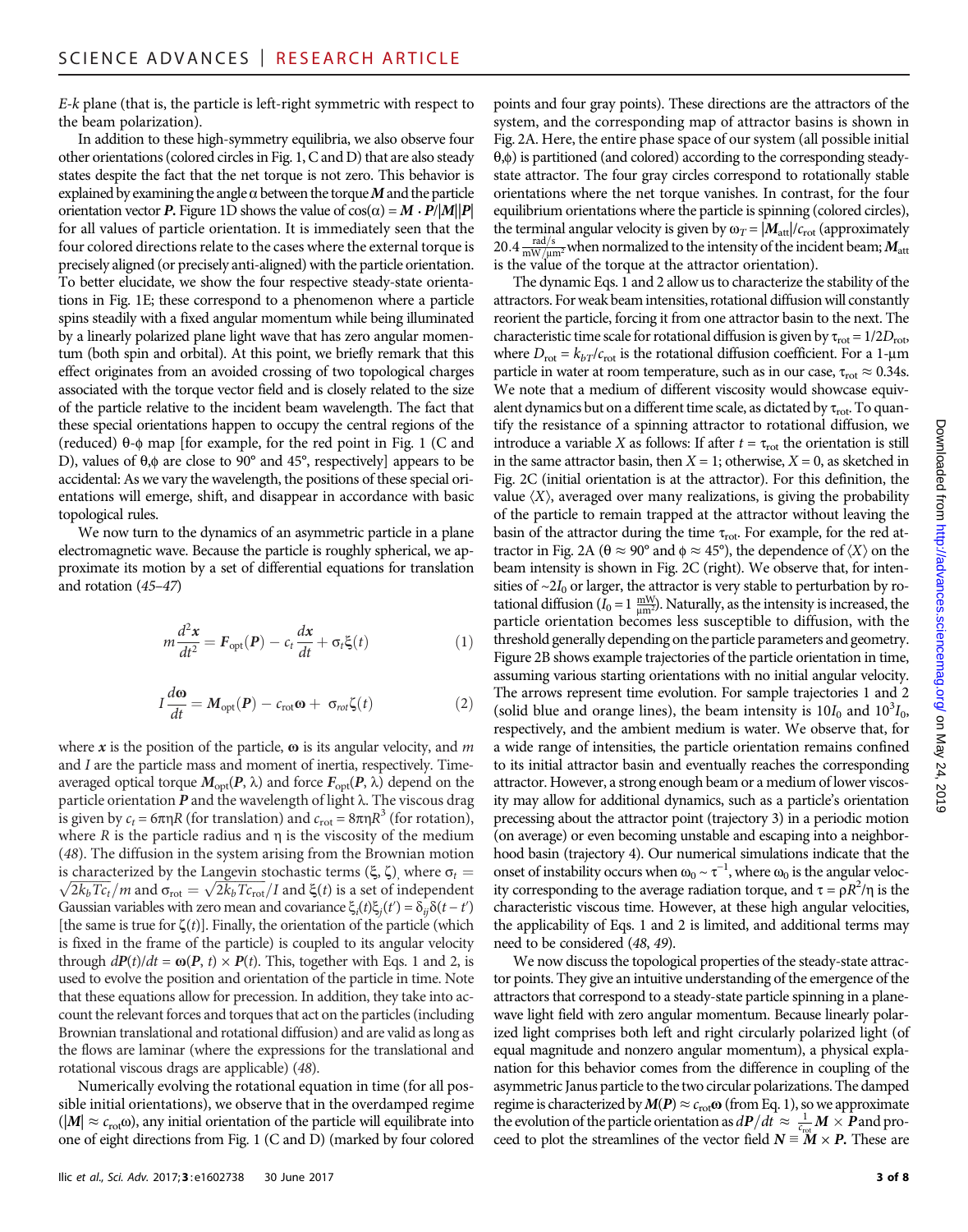

Downloaded from http://advances.sciencemag.org/ on May 24, 2019 on May 24, 2019 <http://advances.sciencemag.org/> Downloaded from

Fig. 2. Rotational dynamics in a linearly polarized plane wave. (A) Attractor map for the rotational dynamics of the system  $(\lambda = 1064$  nm). Background colors indicate attractor basins—regions of initial  $(\theta,\phi)$  in the phase space that equilibrate into one of the eight orientations (attractors) in the damped regime. (B) Examples of orientation trajectories (solid lines) obtained by numerically evolving Eq. 2 for different parameters (cases 1 to 4). (C) Stability of attractors to rotational diffusion and the dependence of particle orientation on the beam intensity. Averaging over many realizations, we find that the probability of the particle to reach and remain at a stable point increases with the beam intensity.

shown in Fig. 3 for all possible values of the particle orientation. Naturally, the streamlines in Fig. 3 show the same steady orientations consistent with the attractor map in Fig. 2A and the torque plots from Fig. 1 (C and D). The rotational equilibria are the vortex centers of the vector field  $N$  in the  $(\theta,\phi)$  space. We can characterize these vortices by their topological charge (known in nonlinear dynamics as an "index"), defined by (50)

$$
q = \frac{1}{2\pi} \oint_C dl \cdot \nabla_l \gamma(l), \ q \in \mathbb{Z}
$$
 (3)

Here, *l* is the spherical line element,  $\gamma(l) = \arg[N_0(l) + iN_0(l)]$  is the angle of the vector N, and C is a simple path on the  $\theta$ , $\phi$  surface that goes around the vortex center in the counterclockwise direction. Because the torque vector returns to itself after a closed loop, the overall change must be an integer multiple of  $2\pi$ ; consequently, q is an integer. Figure 3 shows the position and the charge of all vortices in the system for the wavelength  $\lambda = 1064$  nm. The topology and the symmetries of our system dictate the properties of the streamlines and the attractors. First, because, according to design, the complete phase space  $(\theta,\phi)$  forms the topology of a sphere with a Euler characteristic of 2, the sum of all topological charges within this phase space must be equal to 2, namely,  $\Sigma_i q_i = 2$ . Second, a stable attractor must have +1 charge (see Materials and Methods). The statements above imply that the existence of candidates for stable attractors in the experimentally relevant region of the parameter space is topologically protected. Consistent with these statements, in our system we observe  $q = \pm 1$  vortices:  $+1$  charges correspond to attractors (green circles) and the unstable extremum points at the poles ( $\theta = 0^{\circ}$  and 180°, indicated by horizontal blue lines; here, the gold cap faces directly away/toward the light beam); −1 charges are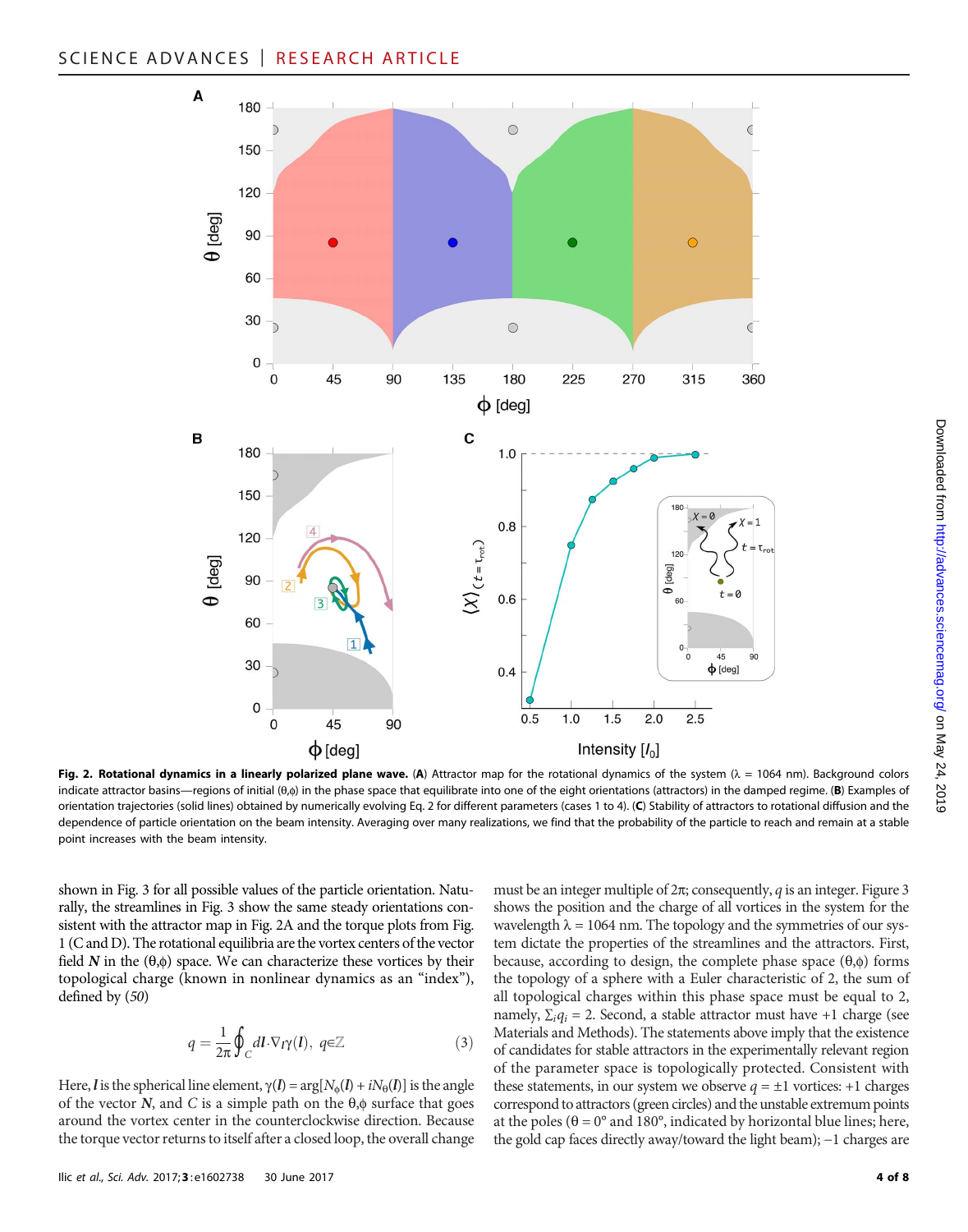

Fig. 3. Flow of the torque vector field. Streamlines of the  $N = M \times P$  vector that governs the evolution of the particle orientation  $P$  in the damped regime (see main text). Rotational equilibria are the vortex centers of the vector field  $N$ . The vortices are indicated with circles and asterisks. Each vortex is also characterized by its topological charge: −1 (asterisks) or +1 (circles). For the current parameters, the poles ( $\theta = 0^{\circ}$  and 180°) carry +1 charge and are shown in blue; +1 charges that are also the attractors are colored green. Here,  $\lambda = 1064$  nm. Notice that the topological invariant Euler characteristic ensures that the sum of all the topological charges equals 2.

saddle points, shown as red asterisks. Close inspection of the vortex map in Fig. 3 confirms that the sum of all charges in the system is 2 (the Euler characteristic for a sphere).

The dynamics of vortex creation and annihilation are best illustrated by varying the wavelength of the incident plane-wave light beam, with the polarization unchanged (but of course, other parameters could be varied just as well, such as the index of refraction of the surrounding liquid, the thickness of the cap, the radius of the particle, or even the shape of the particle). Without loss of generality, we proceed to analyze only one ( $\phi \in [0^{\circ}, 90^{\circ}]$ ) of the four equivalent regions; this reduced phase space is consistent with the symmetry of our half-coated Janus particle. Figure 4A shows the corresponding vortex map for the vector field N when  $\lambda$  = 532 nm (half of the original wavelength used in Figs. 1 to 3). We observe only two +1 vortices located at the poles (consistent with the Euler characteristic of 2). The top one ( $\theta$  = 180°) corresponds to the gold cap facing the incident beam and presents a rotationally unstable equilibrium. The bottom one  $(\theta = 0^{\circ})$  indicates that the gold cap is facing away from the incident beam. This vortex is also the only attractor in the system; that is, no matter the initial orientation of the particle, it will always equilibrate such that the gold cap is facing away from the beam. Once at that point, the particle will not spin because the total torque (due to symmetry and the lack of angular momentum of the incident light) must be zero.

As we increase the wavelength, a rich vortex map emerges. For  $\lambda =$ 808 nm (Fig. 4B1), we identify numerous +1 and −1 vortices, including several attractors (green circles). The dashed lines separate the basins that correspond to different attractors (similar to different colors that partition the attractor map in Fig. 2A); consequently, there is only one green circle in each of these basins. To verify that the Euler characteristic is indeed 2, one should account for the multiplicity of vortices along the edges of the reduced coordinate space; for each  $\phi$  =  $0^{\circ}$  (90°) vortex, there is an equivalent  $\phi = 180^{\circ}$  (270°) vortex. Figure 4 (B1 to B3) shows the dynamics of vortex annihilation and the emer-

 $\frac{1}{10}$  and  $\frac{1}{2}$  and  $\frac{1}{2}$  and  $\frac{1}{2}$  and  $\frac{1}{2}$  and  $\frac{1}{2}$  and  $\frac{1}{2}$  and  $\frac{1}{2}$  by  $\frac{1}{2}$  and  $\frac{1}{2}$  and  $\frac{1}{2}$  and  $\frac{1}{2}$  and  $\frac{1}{2}$  and  $\frac{1}{2}$  and  $\frac{1}{2}$  and  $\frac{1}{2}$  a

gence of spinning attractors. For slightly increased wavelength ( $\lambda$  = 827 nm), we first observe an annihilation process of two +1 vortices and four −1 vortices into two −1 vortices. This occurs near the  $\theta$  = 180° pole in Fig. 4B1 (red arrow) and is better visualized in fig. S1. We notice two +1 vortices approaching each other (indicated by gray arrows). A further small increase in wavelength first brings these charges closer together and finally repels them away from the highsymmetry edge ( $\phi = 0^{\circ}$ ). One of the +1 vortices moves inside the shown reduced phase-space region; the other does the same but in the neighboring (reduced) region (dimmed green circle). Because the particle orientation leaves this high-symmetry direction, there is now no symmetry that requires the net torque to be zero, which explains the unexpected rotational dynamics, as we presented in Fig. 1. This gives rise to a spinning attractor—a result of the avoided crossing of two +1 vortices. Increasing the wavelength causes the spinning attractor to traverse the reduced phase space. One example is, of course, the previously analyzed case of  $\lambda$  = 1064 nm and the attractor map shown in Fig. 2A. However, for larger wavelengths, the spinning attractors begin to come back to the edge and, in a reversed way compared to the avoided crossing before, return to the high-symmetry direction. This process is shown in Fig. 4 (C1 to C3) (gray arrows). We also observe another charge annihilation event where two −1 vortices and a single +1 vortex (on the pole) combine to give one −1 vortex (also on the pole). This is shown in Fig. 4C1 (red arrow) and also better visualized in fig. S2.

A particularly interesting situation occurs in Fig. 4C2 (where the wavelength  $\lambda = 1562$  nm). Here, no symmetric orientation (whether along the edges or on the two poles) represents a stable rotational equilibrium: The only four attractors in the system are spinning attractors, with no obvious symmetry associated with these orientations. Our numerical simulations indicate that the spinning attractors, due to their topological nature, appear in the entire wavelength regime from  $\lambda \approx$ 833 nm to  $\lambda \approx 1575$  nm, guaranteeing the existence of at least four rotationally stable orientations at each wavelength in this range. Developing new analytical techniques to build on these observations could be an important direction of future research. This behavior also illustrates the sensitivity of the attractor locations and the corresponding basin areas to the wavelength of light. Consequently, this can be exploited for external control and particle orientation. In addition, because there is no requirement of shaping or focusing the light beam, many such particles can be manipulated simultaneously.

## **DISCUSSION**

Our results show that the interaction between a plane-wave light field and a simple metal-dielectric Janus particle forms a phase space that can give rise to a new class of rotationally stable particle orientations. Fullwave simulations demonstrate the existence of steady-state orientations with nonzero net torque, resulting in a spinning particle even in the absence of the angular momentum of the external electromagnetic wave. Using dynamical equations of motion, with stochastic terms describing diffusion, we characterized the orientation space of the particle and established the criteria for the stability of these special orientations to rotational diffusion. These spinning attractors are associated with the vortices of the projected torque vector field and arise as an avoided crossing of two vortices with positive topological charge. Although we distinguish these findings from the effects of topological photonics found in band structures and edge states, they are nevertheless built upon topological concepts and connect the interaction of light with nano- and microparticles to a wide range of physical phenomena,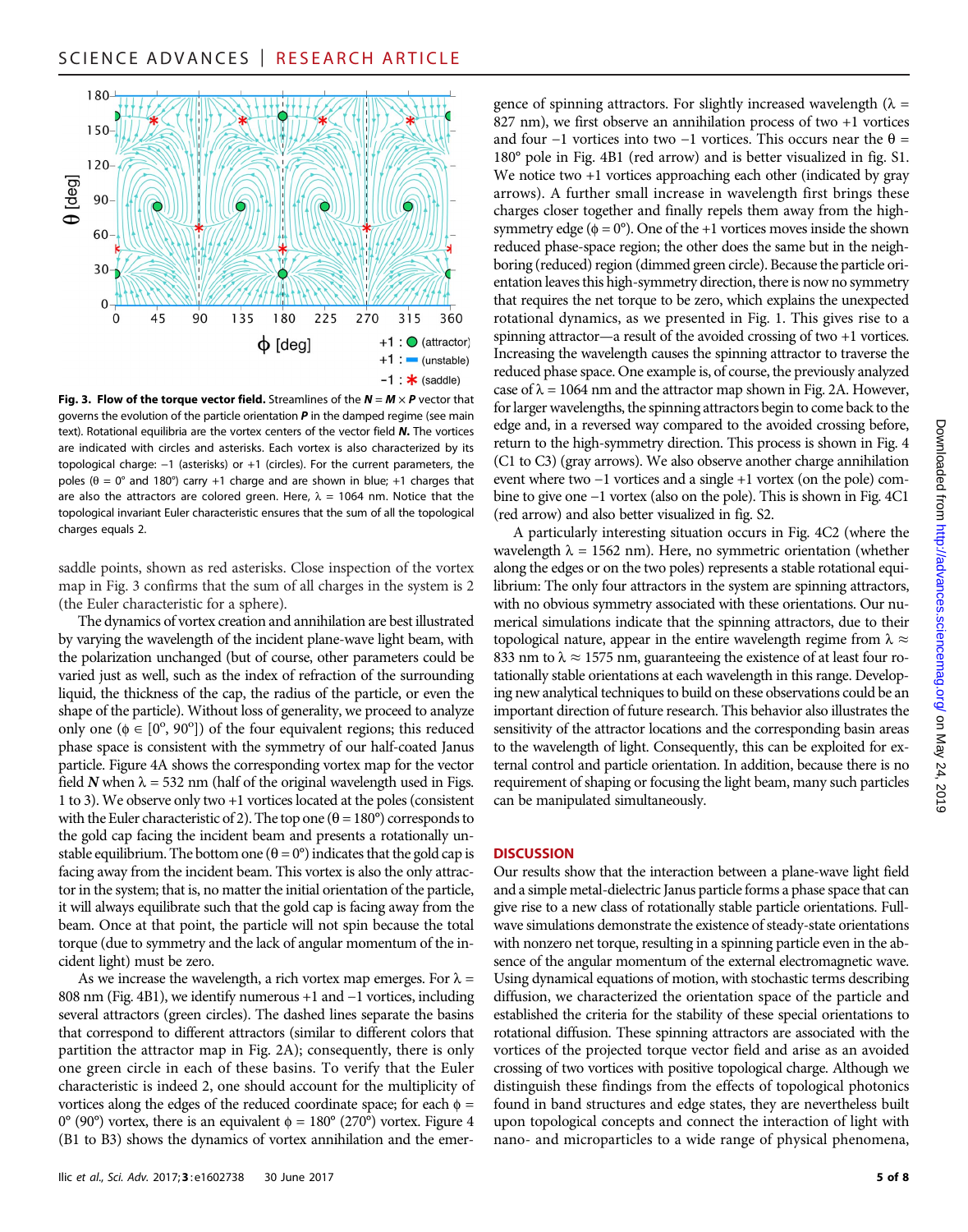

Fig. 4. Vortex dynamics for the torque vector field. Reduced phase space corresponding to  $\theta \in [0^{\circ}, 180^{\circ}], \phi \in [0^{\circ}, 90^{\circ}].$  (A) Attractor map for  $\lambda = 532$  nm. (B) Increasing the wavelength gives rise to a rich vortex map (B1, B2, and B3), with charge annihilation (B1  $\rightarrow$  B2, red arrow; see fig. S1) and the emergence of spinning attractors as the result of an avoided crossing of +1 charges (B2 → B3, center, gray arrows). Dashed lines indicate attractor basin boundaries. (C) As the wavelength is further increased, the spinning attractors begin to migrate back to the  $\phi = 0^\circ$  high-symmetry edge (C1 and C2) and, in an avoided crossing similar to before, finally return to it (C3 and C4, arrows). Another example of charge annihilation (C1, red arrow; see fig. S2) is shown.

including electromagnetic bound states in the continuum in photonic crystals (19, 20), topological defects (50), and general vortex physics (51). In a broader context, just as topological principles protect edge states in condensed matter systems with nontrivial topology, such as topological insulators or systems exhibiting the quantum Hall effect, here, similar principles are responsible for the behavior of attractors in the phase space as the parameters of the system are varied. In particular, by characterizing the complete phase space of the system, we showed that the wavelength of light can directly control the location of stable orientations and the size of the corresponding attractor basins. This could facilitate the control and prediction of steady-state orientations no matter the initial rotational state of the particle. Although the attractor map is particularly sensitive to thewavelength of incident light, other parameters in the system can also be used to tune the particle dynamics. As an example, in fig. S3, we show the basins of attraction for the case of a particle of different size and also a different ambient refractive index.

We remark that these spinning attractors are characteristic of axially symmetric particles. Although the presented topological apparatus is specific to these particles, we expect similar states in higher dimensions. Moving away from structures with axial symmetry could be an exciting direction of future research. In addition, we note that this kind of rota-

tional dynamics should be demonstrable because the relevant parameters are well within the experimental capabilities of an optical trapping setup, for example. In this case, some care may need to be taken to address the radiation pressure on the particle (the dominant force in the system) as well as any optically induced thermophoretic force that could arise because of localized asymmetric heating. To this end, tailored microfluidic channels (52) could provide the necessary physical confinement without affecting the optical properties of the surrounding environment. Finally, our case of a simple spherical Janus particle in a plane light field is already sufficient to enable rich and controllable rotational dynamics. More complex scenarios could include multiple asymmetric particles with a tailored range of spectral responses for operation at several wavelengths (53). Ultimately, our work demonstrates that shaping the topology of the phase space of the light-particle interaction through particle asymmetry can provide a powerful degree of freedom in designing nanoparticles for optical manipulation.

# MATERIALS AND METHODS

The optical forces and torques acting on the Janus particle were evaluated numerically from the Maxwell stress tensor T. Their expressions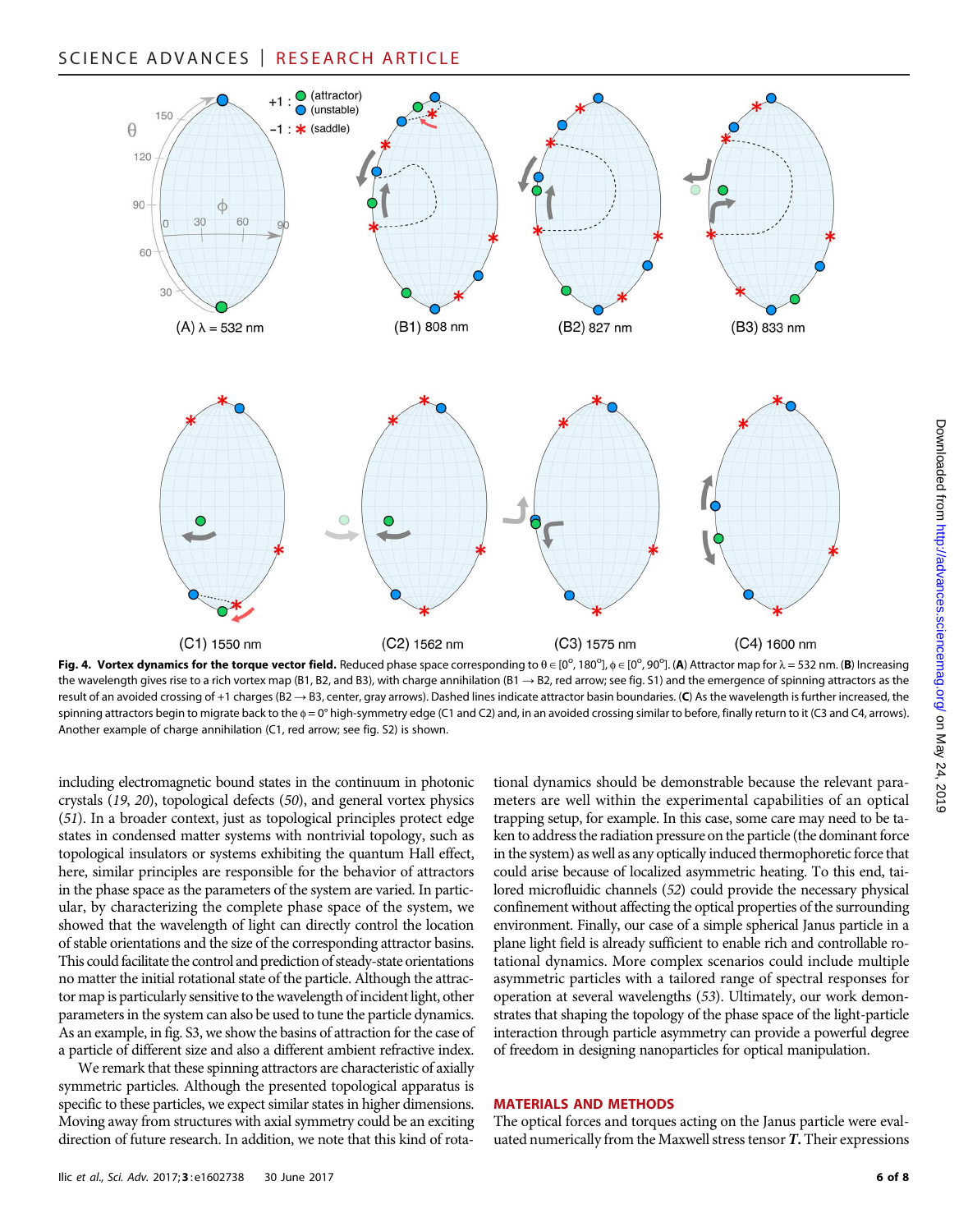are given by (54)

$$
\mathbf{F} = \int_{\partial S} \mathbf{T} \cdot \hat{\mathbf{n}} \, dA, \, M = \int_{\partial S} \mathbf{r} \times (\mathbf{T} \cdot \hat{\mathbf{n}}) \, dA
$$

where the stress tensor is defined as  $T_{ij} = \varepsilon_m (E_i E_j - \frac{1}{2} |E|^2 \delta_{ij}) + \frac{1}{2} (R_i R_i - \frac{1}{2} |R|^2 \delta_{ii})$  is the unit vector normal to the enclosing sur- $\frac{1}{\mu_0} (B_i B_j - \frac{1}{2} |B|^2 \delta_{ij}), \hat{n}$  is the unit vector normal to the enclosing surface, and  $\varepsilon_m$  is the permittivity of the medium surrounding the particle. The stress tensor is derived from the scattered electromagnetic fields obtained using a finite-element-method solver COMSOL Multiphysics. To calculate the torques, the stress tensor was integrated on a closed surface surrounding the particle. Permittivity of gold used in the finite element simulation is obtained from the literature (55). For the stochastic equations of motion, the viscosity of water was assumed to be  $8.9 \times 10^{-4}$  Pa·s. For all presented results, the electromagnetic source was a linearly polarized plane wave of the form  $\mathbf{E} = \hat{x} E_0 \exp(i k_0 z - i \omega t)$ , and the particle size was  $1 \mu m$  (the cap was 60 nm thick). The orientation of the particle was uniquely determined by angles  $\theta$ , $\phi$ . In most of our finite-element simulations, we calculated the stress tensor and the torques for all possible values of  $\theta$ , $\phi$  in steps of  $5^\circ$ ; to better resolve the situations corresponding to charge annihilation and anticrossing, the angular step size was 2°. These discrete values of torque obtained from COMSOL simulations were used in a separate numerical stochastic simulation of Eqs. 1 and 2. For orientations corresponding to intermediate angles, the torque components were obtained by bilinear interpolation.

A vortex is considered stable (that is, an attractor) if it is enclosed by a contour where the vector  $N$  is directed "inward" at every point of the contour. This implies that, under the action of the optical torque, the orientation of the particle will not escape the enclosing region. Mathematically, this stability condition can be written as  $\gamma(l) - \theta(l) \in [0, \pi]$ along the contour  $l$ , where  $\theta$  denotes the angle of the tangent of the contour and  $\gamma$  is the angle of the vector  $N$  (Eq. 3). Naturally, for any closed contour, we have  $\Delta\theta = 2\pi$  and  $\Delta\gamma = 2\pi q$ , implying that  $\Delta(\gamma - \theta) = 2\pi(q-1)$ . This, combined with the stability condition  $\gamma(l) - \theta(l) \in [0, \pi]$ , indicates that only  $q = +1$  vortices can be stable.

#### SUPPLEMENTARY MATERIALS

Supplementary material for this article is available at [http://advances.sciencemag.org/cgi/](http://advances.sciencemag.org/cgi/content/full/3/6/e1602738/DC1) [content/full/3/6/e1602738/DC1](http://advances.sciencemag.org/cgi/content/full/3/6/e1602738/DC1)

- fig. S1. Vortex annihilation and conservation of topological charge.
- fig. S2. Vortex annihilation and conservation of topological charge.
- fig. S3. Attractor map for a larger particle/air as the ambient medium.

#### REFERENCES AND NOTES

- 1. L. Lu, J. D. Joannopoulos, M. Soljačić, Topological photonics. Nat. Photonics 8, 821-829 (2014). 2. F. D. M. Haldane, S. Raghu, Possible realization of directional optical waveguides in
- photonic crystals with broken time-reversal symmetry. Phys. Rev. Lett. 100, 013904 (2008). 3. Z. Wang, Y. Chong, J. D. Joannopoulos, M. Soljačić, Observation of unidirectional
- backscattering-immune topological electromagnetic states. Nature 461, 772–775 (2009). 4. M. C. Rechtsman, J. M. Zeuner, Y. Plotnik, Y. Lumer, D. Podolsky, F. Dreisow, S. Nolte, M. Segev, A. Szameit, Photonic Floquet topological insulators. Nature 496, 196–200 (2013).
- 5. M. Hafezi, S. Mittal, J. Fan, A. Migdall, J. M. Taylor, Imaging topological edge states in silicon photonics. Nat. Photonics 7, 1001-1005 (2013).
- 6. L. Lu, Z. Wang, D. Ye, L. Ran, L. Fu, J. D. Joannopoulos, M. Soljačić, Experimental observation of Weyl points. Science 349, 622–624 (2015).
- 7. T. Kitagawa, M. A. Broome, A. Fedrizzi, M. S. Rudner, E. Berg, I. Kassal, A. Aspuru-Guzik, E. Demler, A. G. White, Observation of topologically protected bound states in photonic quantum walks. Nat. Commun. 3, 882 (2012).
- 8. K. Fang, Z. Yu, S. Fan, Realizing effective magnetic field for photons by controlling the phase of dynamic modulation. Nat. Photonics 6, 782–787 (2012).
- 9. A. B. Khanikaev, S. H. Mousavi, W.-K. Tse, M. Kargarian, A. H. MacDonald, G. Shvets, Photonic topological insulators. Nat. Mater. 12, 233–239 (2012).
- 10. L. Lu, L. Fu, J. D. Joannopoulos, M. Soljačić, Weyl points and line nodes in gyroid photonic crystals. Nat. Photonics 7, 294–299 (2013).
- 11. W.-J. Chen, S.-J. Jiang, X.-D. Chen, B. Zhu, L. Zhou, J.-W. Dong, C. T. Chan, Experimental realization of photonic topological insulator in a uniaxial metacrystal waveguide. Nat. Commun. 5, 5782 (2014).
- 12. C. L. Fefferman, J. P. Lee-Thorp, M. I. Weinstein, Topologically protected states in one-dimensional continuous systems and Dirac points. Proc. Natl. Acad. Sci. U.S.A. 111, 8759–8763 (2014).
- 13. S. A. Skirlo, L. Lu, Y. Igarashi, Q. Yan, J. Joannopoulos, M. Soljačić, Experimental observation of large Chern numbers in photonic crystals. Phys. Rev. Lett. 115, 253901 (2015).
- 14. X. Cheng, C. Jouvaud, X. Ni, S. H. Mousavi, A. Z. Genack, A. B. Khanikaev, Robust reconfigurable electromagnetic pathways within a photonic topological insulator. Nat. Mater. 15, 542–548 (2016).
- 15. C. L. Fefferman, J. P. Lee-Thorp, M. I. Weinstein, Edge states in honeycomb structures. Ann. PDE 2, 12 (2016).
- 16. L. Allen, M. W. Beijersbergen, R. J. C. Spreeuw, J. P. Woerdman, Orbital angular momentum of light and the transformation of Laguerre-Gaussian laser modes. Phys. Rev. A 45, 8185–8189 (1992).
- 17. M. Padgett, R. Bowman, Tweezers with a twist. Nat. Photonics 5, 343–348 (2011).
- 18. E. Brasselet, G. Gervinskas, G. Seniutinas, S. Juodkazis, Topological shaping of light by closed-path nanoslits. Phys. Rev. Lett. 111, 193901 (2013).
- 19. C. W. Hsu, B. Zhen, A. D. Stone, J. D. Joannopoulos, M. Soljačić, Bound states in the continuum. Nat. Rev. Mater. 1, 16048 (2016).
- 20. B. Zhen, C. W. Hsu, L. Lu, A. D. Stone, M. Soljačić, Topological nature of optical bound states in the continuum. Phys. Rev. Lett. 113, 257401 (2014).
- 21. J. P. Lee-Thorp, I. Vukićević, X. Xu, J. Yang, C. L. Fefferman, C. W. Wong, M. I. Weinstein, Photonic realization of topologically protected bound states in domain-wall waveguide arrays. Phys. Rev. A. 93, 033822 (2016).
- 22. H. He, M. E. J. Friese, N. R. Heckenberg, H. Rubinsztein-Dunlop, Direct observation of transfer of angular momentum to absorptive particles from a laser beam with a phase singularity. Phys. Rev. Lett. 75, 826–829 (1995).
- 23. N. B. Simpson, K. Dholakia, L. Allen, M. J. Padgett, Mechanical equivalence of spin and orbital angular momentum of light: An optical spanner. Opt. Lett. 22, 52–54 (1997).
- 24. M. E. J. Friese, T. A. Nieminen, N. R. Heckenberg, H. Rubinsztein-Dunlop, Optical alignment and spinning of laser-trapped microscopic particles. Nature 394, 348–350 (1998).
- 25. L. Paterson, M. P. MacDonald, J. Arlt, W. Sibbett, P. E. Bryant, K. Dholakia, Controlled rotation of optically trapped microscopic particles. Science 292, 912–914 (2001).
- 26. P. Němec, E. Rozkotová, N. Tesařová, F. Trojánek, E. De Ranieri, K. Olejník, J. Zemen, V. Novák, M. Cukr, P. Malý, T. Jungwirth, Experimental observation of the optical spin transfer torque. Nat. Phys. 8, 411–415 (2012).
- 27. J. H. Poynting, The wave motion of a revolving shaft, and a suggestion as to the angular momentum in a beam of circularly polarised light. Proc. R. Soc. London Ser. A 82, 560-567 (1909).
- 28. R. A. Beth, Mechanical detection and measurement of the angular momentum of light. Phys. Rev. 50, 115-125 (1936).
- 29. A. Ashkin, J. M. Dziedzic, J. E. Bjorkholm, S. Chu, Observation of a single-beam gradient force optical trap for dielectric particles. Opt. Lett. 11, 288–290 (1986).
- 30. D. G. Grier, A revolution in optical manipulation. Nature 424, 810–816 (2003).
- 31. K. Wang, E. Schonbrun, P. Steinvurzel, K. B. Crozier, Trapping and rotating nanoparticles using a plasmonic nano-tweezer with an integrated heat sink. Nat. Commun. 2, 469 (2011).
- 32. M. A. Taylor, M. Waleed, A. B. Stilgoe, H. Rubinsztein-Dunlop, W. P. Bowen, Enhanced optical trapping via structured scattering. Nat. Photonics 9, 669–673 (2015).
- 33. J. Baumgartl, M. Mazilu, K. Dholakia, Optically mediated particle clearing using Airy wavepackets. Nat. Photonics 2, 675–678 (2008).
- 34. J. Chen, J. Ng, Z. Lin, C. T. Chan, Optical pulling force. Nat. Photonics 5, 531-534 (2011).
- 35. A. Dogariu, S. Sukhov, J. Sáenz, Optically induced 'negative forces'. Nat. Photonics 7, 24–27 (2012).
- 36. V. Shvedov, A. R. Davoyan, C. Hnatovsky, N. Engheta, W. Krolikowski, A long-range polarization-controlled optical tractor beam. Nat. Photonics 8, 846–850 (2014).
- 37. L. B. Oddershede, Force probing of individual molecules inside the living cell is now a reality. Nat. Chem. Biol. 8, 879–886 (2012).
- 38. M.-C. Zhong, X.-B. Wei, J.-H. Zhou, Z.-Q. Wang, Y.-M. Li, Trapping red blood cells in living animals using optical tweezers. Nat Commun. 4, 1768 (2013).
- 39. J. J. Curry, Z. H. Levine, Continuous-feed optical sorting of aerosol particles. Opt. Express 24, 14100–14123 (2016).
- 40. Y. Zhao, A. A. E. Saleh, J. A. Dionne, Enantioselective optical trapping of chiral nanoparticles with plasmonic tweezers. ACS Photonics 3, 304–309 (2016).
- 41. M. Liu, T. Zentgraf, Y. Liu, G. Bartal, X. Zhang, Light-driven nanoscale plasmonic motors. Nat. Nanotechnol. 5, 570–573 (2010).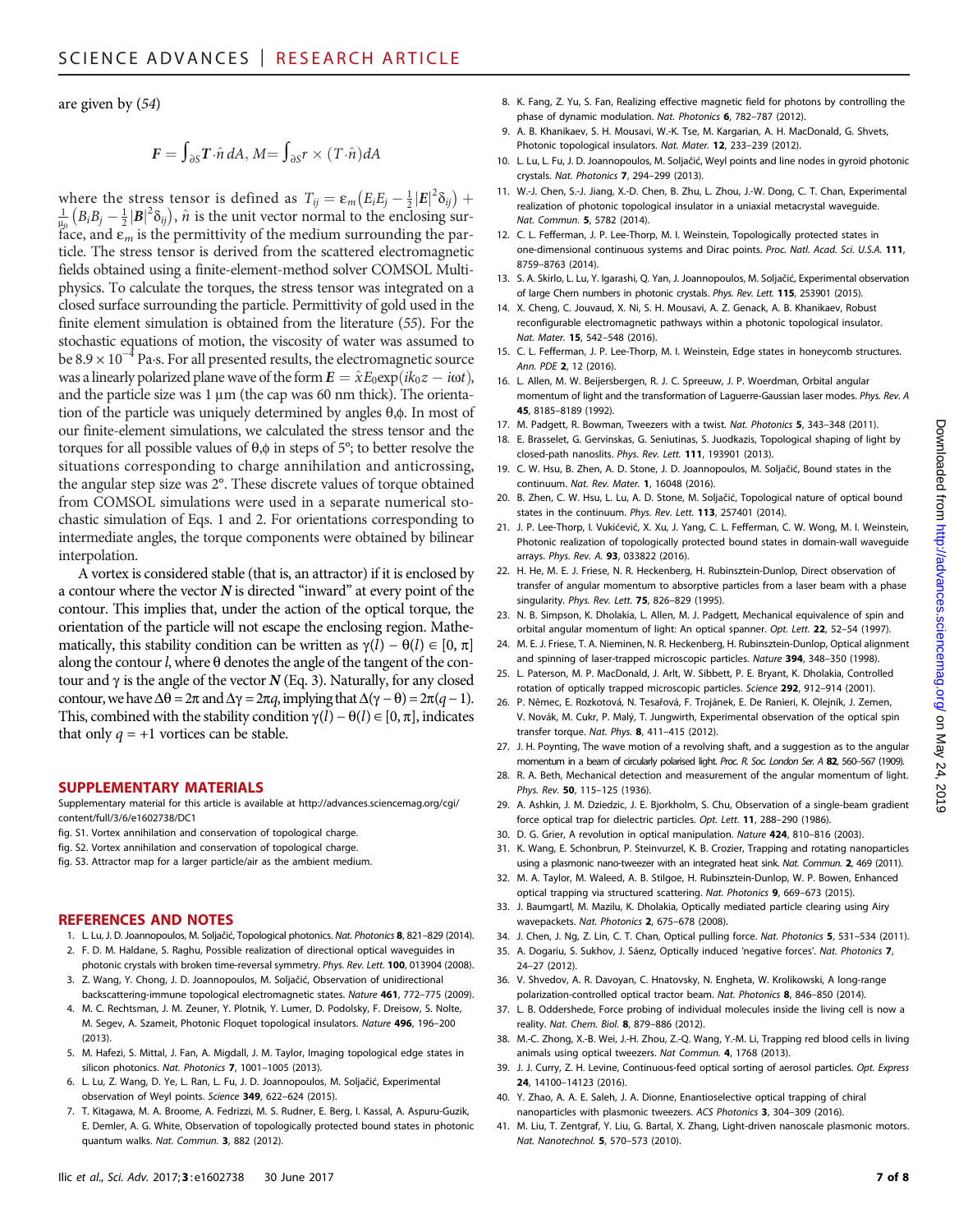- 42. F. J. García de Abajo, Electromagnetic forces and torques in nanoparticles irradiated by plane waves. J. Quant. Spectrosc. Radiat. Transfer 89, 3–9 (2004).
- 43. L. Tong, V. D. Miljković, M. Käll, Alignment, rotation, and spinning of single plasmonic nanoparticles and nanowires using polarization dependent optical forces. Nano Lett. 10, 268–273 (2010).
- 44. Y. Zong, J. Liu, R. Liu, H. Guo, M. Yang, Z. Li, K. Chen, An optically driven bistable Janus rotor with patterned metal coatings. ACS Nano 9, 10844–10851 (2015).
- 45. D. S. Lemons, G. Anthony, Paul Langevin's 1908 paper "On the Theory of Brownian Motion" ["Sur la théorie du mouvement brownien," C. R. Acad. Sci. (Paris) 146, 530-533 (1908)]. Am. J. Phys. 65, 1079–1081 (1997).
- 46. J. T. Lewis, J. McConnell, B. K. P. Scaife, The rotational Brownian motion of a sphere. Phys. Lett. A 49, 303–305 (1974).
- 47. W. Coffey, Y. P. Kalmykov, J. T. Waldron, The Langevin Equation: With Applications in Physics, Chemistry, and Electrical Engineering (World Scientific, 1996).
- 48. H. Lamb, Hydrodynamics (Dover, 1945).
- 49. U. Lei, C. Y. Yang, K. C. Wu, Viscous torque on a sphere under arbitrary rotation. Appl. Phys. Lett. 89, 181908 (2006).
- 50. N. D. Mermin, The topological theory of defects in ordered media. Rev. Mod. Phys. 51, 591–648 (1979).
- 51. R. J. Donnelly, Quantized Vortices in Helium II (Cambridge Univ. Press, 1991).
- 52. A. P. Bregulla, H. Yang, F. Cichos, Stochastic localization of microswimmers by photon nudging. ACS Nano 8, 6542–6550 (2014).
- 53. O. Ilic, I. Kaminer, Y. Lahini, H. Buljan, M. Soljačić, Exploiting optical asymmetry for controlled guiding of particles with light. ACS Photonics 3, 197–202 (2016).
- 54. J. D. Jackson, Classical Electrodynamics (John Wiley & Sons, 1999).
- 55. P. B. Johnson, R. W. Christy, Optical constants of the noble metals. Phys. Rev. B 6, 4370–4379 (1972).

Acknowledgments: We thank L. Lu for helpful discussions. Funding: This work was partially supported by the Army Research Office through the Institute for Soldier Nanotechnologies under contract no. W911NF-13-D-0001 and by the Materials Research Science and Engineering Centers program of the NSF under award no. DMR-1419807. The research of I.K. was partially supported by the Seventh Framework Programme of the European Research Council (FP7–Marie Curie International Outgoing Fellowships) under grant agreement number 328853—MC–BSiCS. O.D.M. was supported by the Air Force Office of Scientific Research under award number FA9550-17-1-0093. H.B. acknowledges support from the QuantiXLie Center of Excellence. **Author contributions:** All authors contributed extensively to this work, including the analysis, discussion, and interpretation of the results. O.I. conceived the idea and performed the main calculations. M.S. supervised the project. All authors discussed, revised, and approved the manuscript. Competing interests: I.K., M.S., and O.I. are authors on a nonprovisional patent application related to this work filed with the United States Patent and Trademark Office (serial no. 15/245,641, filed on 24 August 2016; International Application no. PCT/US2016/048315). All other authors declare that they have no competing interests. Data and materials availability: All data needed to evaluate the conclusions in the paper are present in the paper and/or the Supplementary Materials. Additional data related to this paper may be requested from the authors.

Submitted 5 November 2016 Accepted 10 May 2017 Published 30 June 2017 10.1126/sciadv.1602738

Citation: O. Ilic, I. Kaminer, B. Zhen, O. D. Miller, H. Buljan, M. Soljačić, Topologically enabled optical nanomotors. Sci. Adv. 3, e1602738 (2017).